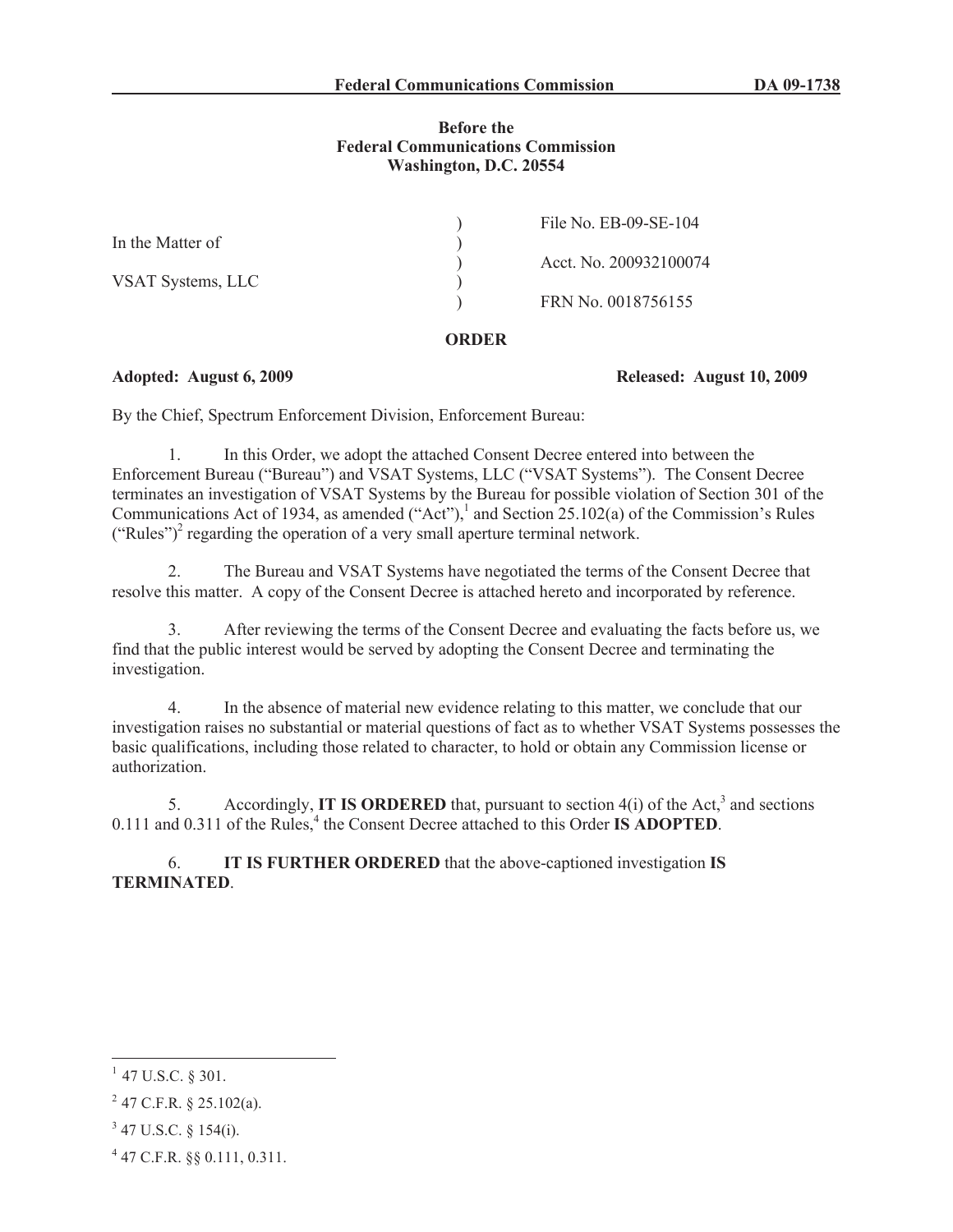7. **IT IS FURTHER ORDERED** that a copy of this Order and Consent Decree shall be sent by first class mail and certified mail, return receipt requested, to Michael Kister, President, VSAT Systems, LLC, 1520 S. Arlington Street, Akron, OH 44306 and Donna A. Balaguer, Esq., Fish & Richardson P.C., 1425 K Street, N.W., 11<sup>th</sup> Floor, Washington, D.C. 20005.

# FEDERAL COMMUNICATIONS COMMISSION

Kathryn S. Berthot Chief, Spectrum Enforcement Division Enforcement Bureau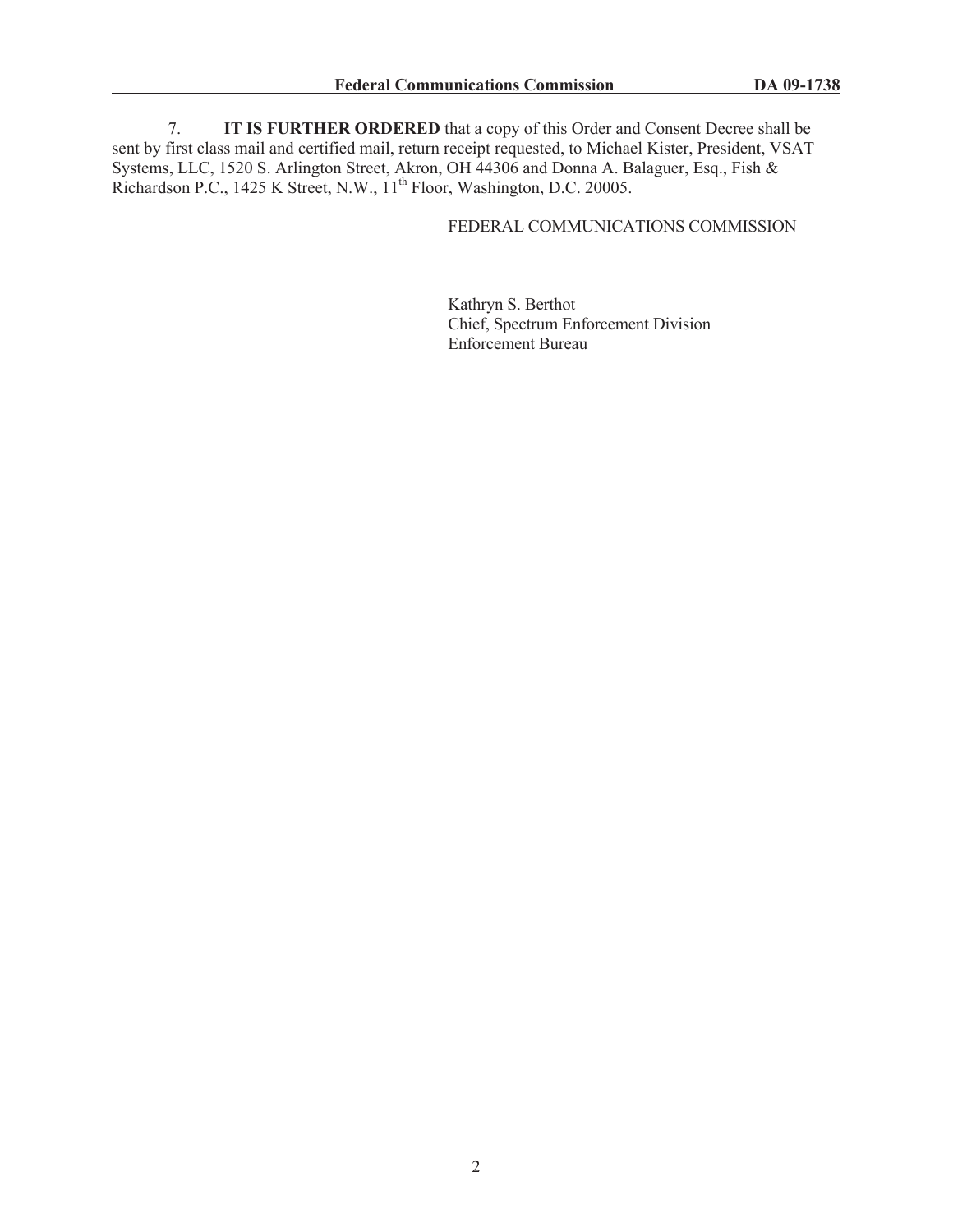## **Before the Federal Communications Commission Washington, D.C. 20554**

| In the Matter of  | File No. EB-09-SE-104  |
|-------------------|------------------------|
| VSAT Systems, LLC | Acct. No. 200932100074 |
|                   | FRN No. 0018756155     |

## **CONSENT DECREE**

The Enforcement Bureau ("Bureau") and VSAT Systems, LLC ("VSAT Systems"), by their authorized representatives, hereby enter into this Consent Decree for the purpose of terminating the Bureau's investigation into whether VSAT Systems violated Section 301 of the Communications Act of 1934, as amended ("Act"),<sup>1</sup> and Section 25.102(a) of the Commission's rules ("Rules")<sup>2</sup> regarding operation of a very small aperture terminal ("VSAT") network.

## **I. DEFINITIONS**

- 1. For the purposes of this Consent Decree, the following definitions shall apply:
	- (a) "Act" means the Communications Act of 1934, as amended 47 U.S.C. § 151 *et seq.*
	- (b) "Adopting Order" means an Order of the Bureau adopting the terms of this Consent Decree without change, addition, deletion, or modification.
	- (c) "Bureau" means the Enforcement Bureau of the Federal Communications **Commission**
	- (d) "Commission" and "FCC" mean the Federal Communications Commission and all of its bureaus and offices.
	- (e) "Compliance Plan" means the program described in this Consent Decree at paragraph seven (7).
	- (f) "Effective Date" means the date on which the Bureau releases the Adopting Order.
	- (g) "Investigation" means the investigation initiated by the Bureau as a result of VSAT Systems' disclosure to the Bureau on May 8, 2009, regarding a possible violation of Section 301 of the Act and Section 25.102(a) of the Rules.
	- (h) "Parties" means VSAT Systems and the Bureau.
	- (i) "Rules" means the Commission's regulations found in Title 47 of the Code of Federal Regulations.

 $1$  47 U.S.C. § 301.

 $^{2}$  47 C.F.R. § 25.102(a).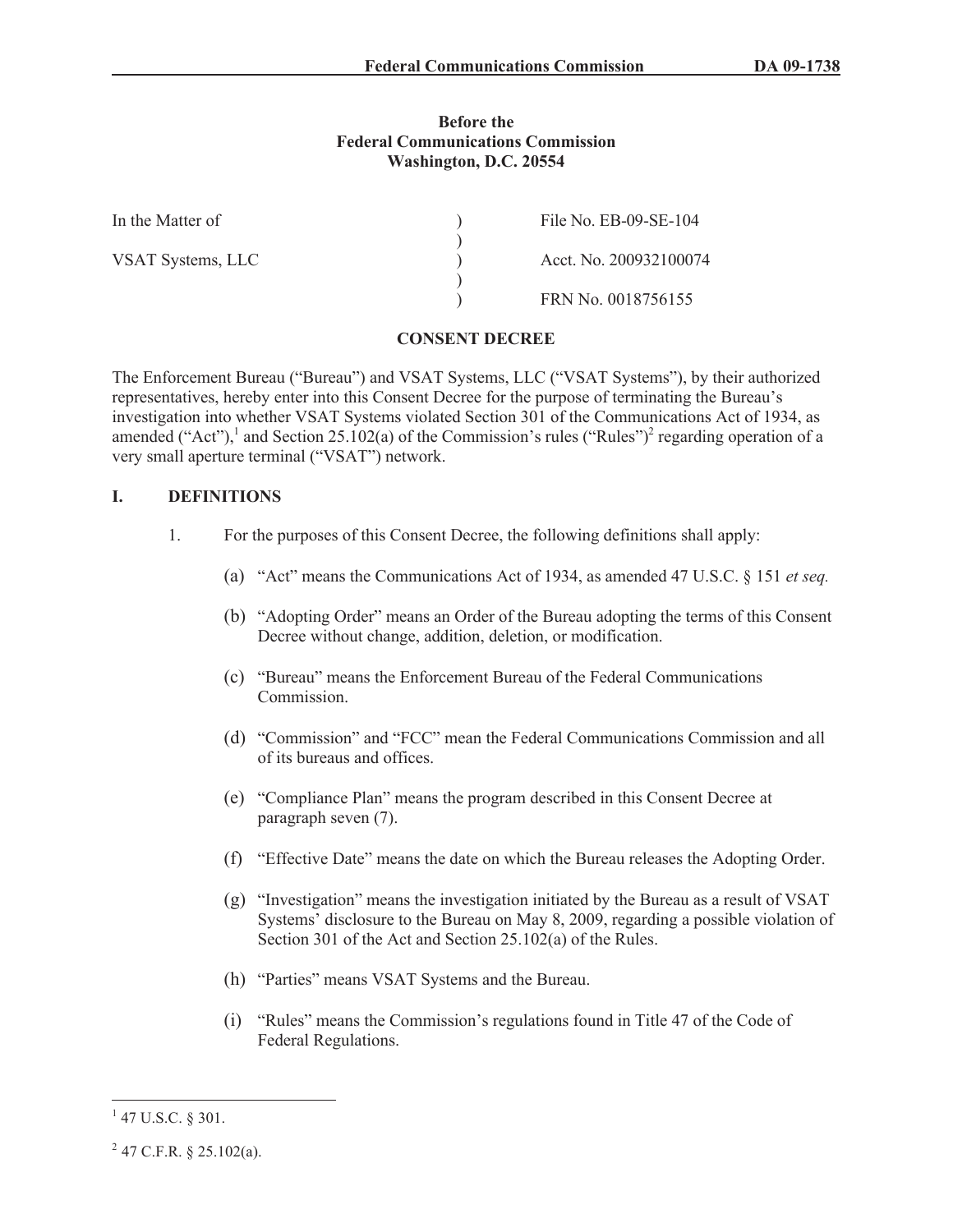(j) "VSAT Systems" means VSAT Systems, LLC, its predecessors-in-interest, successors-in-interest, members and affiliates, including Skycasters, LLC and its members.

# **II. BACKGROUND**

2. Section 301 of the Act prohibits a person from using or operating any apparatus for the transmission of energy or communications or signals by radio except under and in accordance with the Act and with a license granted in accordance with the Act. Similarly, under Section 25.102(a) of the Rules, no person may use or operate any apparatus for the transmission of energy or communications or signals by space or earth stations except under, and in accordance with, an appropriate authorization granted by the Commission. On May 8, 2009, VSAT Systems filed applications with the Commission for authority to continue to operate a VSAT network that had not been previously authorized.

## **III. TERMS OF AGREEMENT**

3. **Adopting Order**. The Parties agree that the provisions of the Consent Decree shall be subject to final approval by the Bureau by incorporation of such provisions by reference in the Adopting Order without change, addition, modification, or deletion.

4. **Jurisdiction.** VSAT Systems agrees that the Bureau has jurisdiction over it and the matters contained in this Consent Decree and has the authority to enter into and adopt this Consent Decree.

5. **Effective Date; Violations.** The Parties agree that this Consent Decree shall become effective on the date on which the Bureau releases the Adopting Order. Upon release, the Adopting Order and this Consent Decree shall have the same force and effect as any other Order of the Bureau. Any violation of the Adopting Order or of the terms of this Consent Decree shall constitute a separate violation of a Bureau Order, entitling the Bureau to exercise any rights and remedies attendant to the enforcement of a Commission Order.

6. **Termination of Investigation.** In express reliance on the covenants and representations in this Consent Decree and to avoid further expenditure of public resources, the Bureau agrees to terminate its investigation. In consideration for the termination of said investigation, VSAT Systems agrees to the terms, conditions, and procedures contained herein. The Bureau further agrees that in the absence of new material evidence, the Bureau will not use the facts developed in this investigation through the Effective Date of the Consent Decree, or the existence of this Consent Decree, to institute, on its own motion, any new proceeding, formal or informal, or take any action on its own motion against VSAT Systems concerning the matters that were the subject of the investigation. The Bureau also agrees that it will not use the facts developed in this investigation through the Effective Date of this Consent Decree, or the existence of this Consent Decree, to institute on its own motion any proceeding, formal or informal, or take any action on its own motion against VSAT Systems with respect to VSAT Systems' basic qualifications, including its character qualifications, to be a Commission licensee or to hold Commission licenses or authorizations.

7. **Compliance Plan.** For purposes of settling the matters set forth herein, VSAT Systems agrees to maintain a Compliance Plan ("Compliance Plan") related to future compliance with the Act, the Commission's Rules, and the Commission's Orders. The Compliance Plan will include, at a minimum, the following components: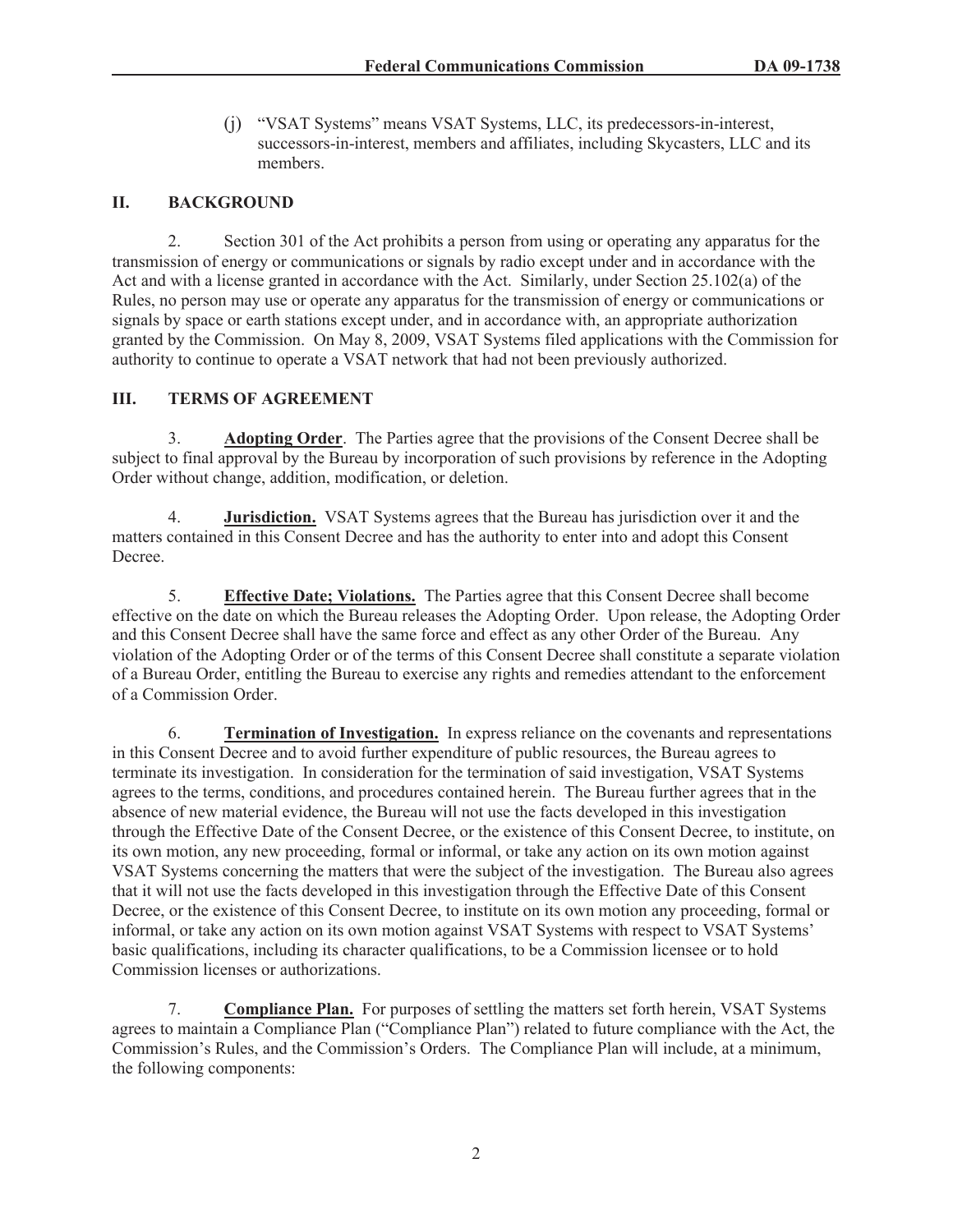- (a) **Compliance Officer.** VSAT Systems shall designate a Compliance Officer ("Compliance Officer") who will be responsible for implementing and administering the Compliance Plan.
- (b) **Training.** VSAT Systems will provide training and materials concerning Part 25 of the Rules and the requirements of the Consent Decree to all of its employees who are involved directly or indirectly in the engineering, operation or construction of its VSAT network. Such training will be completed within ninety (90) days of the Effective Date and any new employees will receive training within (60) days of their employment.
- (c) **Compliance Report.** VSAT Systems will file reports with the Commission 90 days after the Effective Date, 12 months after the Effective Date, and 24 months after the Effective Date. Each compliance report shall include a compliance certificate from an officer, as an agent of VSAT Systems, stating that the officer has personal knowledge that VSAT Systems has established operating procedures intended to ensure compliance with this Consent Decree, together with an accompanying statement explaining the basis for the officer's compliance certification. All compliance reports shall be submitted to the Chief, Spectrum Enforcement Division, Enforcement Bureau, Federal Communications Commission, 445 12<sup>th</sup> Street, S.W. Washington, D.C. 20554. All compliance reports shall also be submitted electronically to JoAnn Lucanik at JoAnn.Lucanik@fcc.gov and Jacqueline Ellington at Jackie.Ellington@fcc.gov.
- (d) **Termination Date.** Unless stated otherwise, the requirements of this Consent Decree will expire twenty-four (24) months after the Effective Date.

8. **Voluntary Contribution**. VSAT Systems agrees that it will make a voluntary contribution to the United States Treasury in the amount of thirteen thousand dollars (\$13,000). The payment will be made within 30 days after the Effective Date of the Adopting Order. The payment must be made by check or similar instrument, payable to the order of the Federal Communications Commission. The payment must include the Account Number and FRN Number referenced in the caption to the Adopting Order. Payment by check or money order may be mailed to Federal Communications Commission, P.O. Box 979088, St. Louis, MO 63197-9000. Payment by overnight mail may be sent to U.S. Bank – Government Lockbox #979088, SL-MO-C2-GL, 1005 Convention Plaza, St. Louis, MO 63101. Payment by wire transfer may be made to ABA Number 021030004, receiving bank TREAS/NYC, and account number 27000001. For payment by credit card, an FCC Form 159 (Remittance Advice) must be submitted. When completing the FCC Form 159, enter the Account number in block number 23A (call sign/other ID), and enter the letters "FORF" in block number 24A (payment type code). VSAT Systems will also send electronic notification on the date said payment is made to JoAnn Lucanik at JoAnn.Lucanik@fcc.gov and Jacqueline Ellington at Jackie.Ellington@fcc.gov.

9. **Waivers**. VSAT Systems waives any and all rights it may have to seek administrative or judicial reconsideration, review, appeal or stay, or to otherwise challenge or contest the validity of this Consent Decree and the Adopting Order, provided the Bureau issues an Adopting Order adopting the Consent Decree without change, addition, modification or deletion. VSAT Systems shall retain the right to challenge Commission interpretation of the Consent Decree or any terms contained herein. If either Party (or the United States on behalf of the Commission) brings a judicial action to enforce the terms of the Adopting Order, neither VSAT Systems nor the Commission shall contest the validity of the Consent Decree or the Adopting Order, and VSAT Systems shall waive any statutory right to a trial *de novo*. VSAT Systems hereby agrees to waive any claims it may otherwise have under the Equal Access to Justice Act, 5 U.S.C. § 504 and 47 C.F.R. § 1.1501 *et seq.*, relating to the matters addressed in this Consent Decree.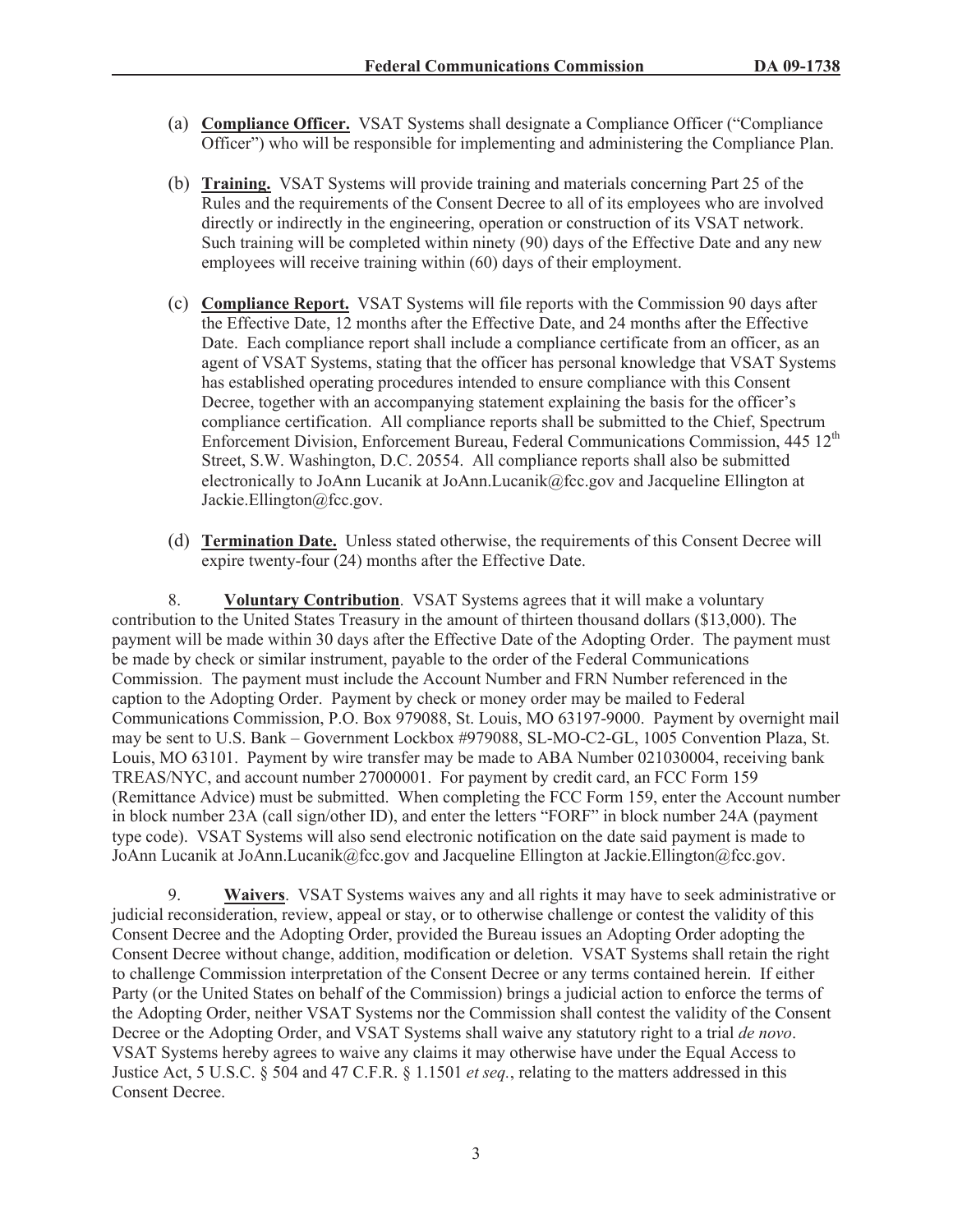10. **Invalidity.** In the event that this Consent Decree in its entirety is rendered invalid by any court of competent jurisdiction, it shall become null and void and may not be used in any manner in any legal proceeding.

11. **Subsequent Rule or Order.** The Parties agree that if any provision of the Consent Decree conflicts with any subsequent rule or Order adopted by the Commission (except an Order specifically intended to revise the terms of this Consent Decree to which VSAT Systems does not expressly consent) that provision will be superseded by such Commission rule or Order.

12. **Successors and Assigns.** VSAT Systems agrees that the provisions of this Consent Decree shall be binding on its successors, assigns, and transferees.

13. **Final Settlement.** The Parties agree and acknowledge that this Consent Decree shall constitute a final settlement between the Parties. The Parties further agree that this Consent Decree does not constitute either an adjudication on the merits or a factual or legal finding or determination regarding any compliance or noncompliance with the requirements of the Act or the Commission's Rules and Orders.

14. **Modifications.** This Consent Decree cannot be modified without the advance written consent of both Parties.

15. **Paragraph Headings.** The headings of the Paragraphs in the Consent Decree are inserted for convenience only and are not intended to affect the meaning or interpretation of this Consent Decree.

16. **Authorized Representative.** Each Party represents and warrants to the other that it has full power and authority to enter into this Consent Decree.